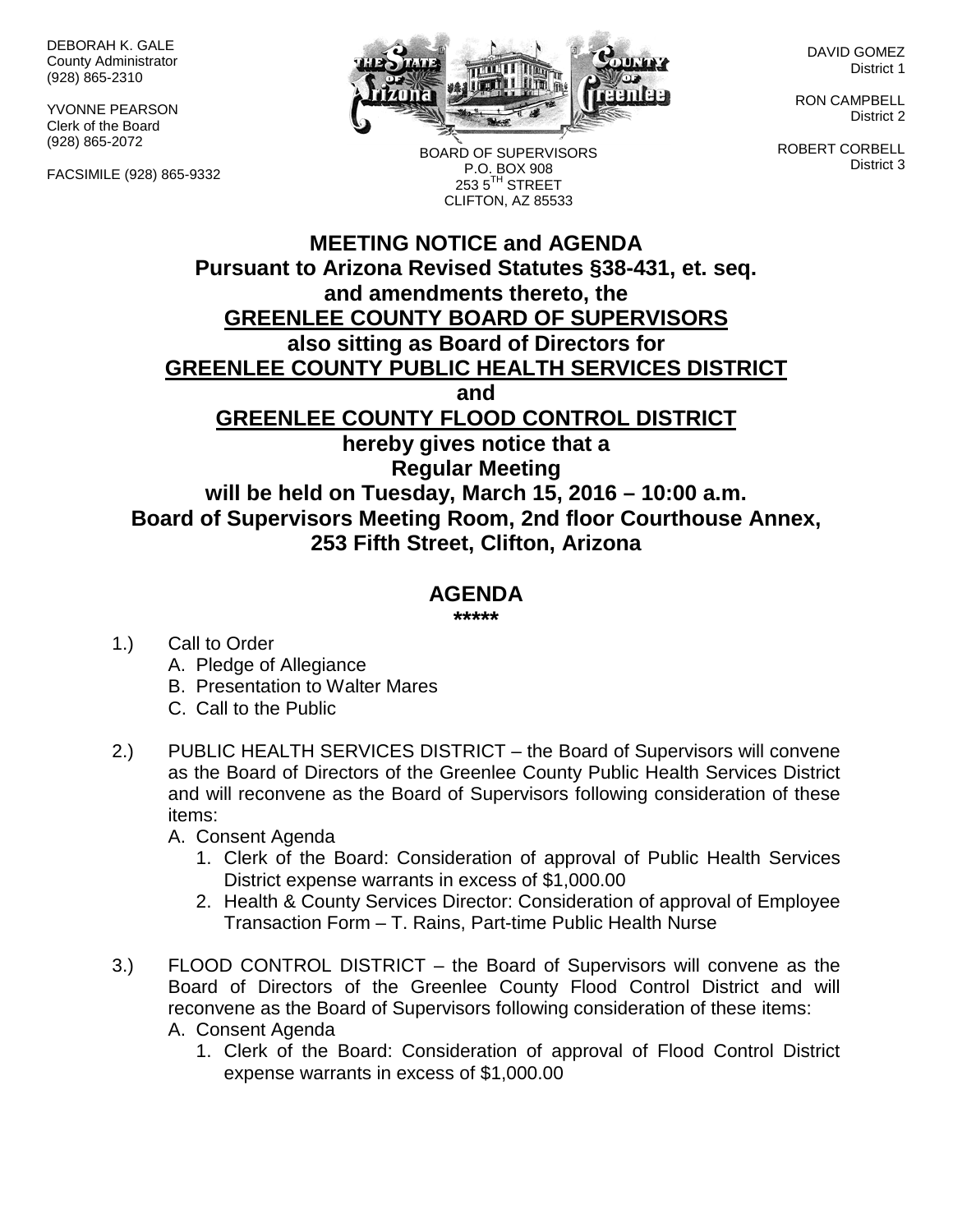BOARD OF SUPERVISORS AGENDA MARCH 15, 2016 Page **2** of **3**

- 4.) Ákos Kovach, Economic Development Coordinator A. Economic Development Update
- 5.) Lendsey Basteen, Events Coordinator
	- A. ACRA Meeting Discussion/Action
	- B. Spring Rampage Update
- 6.) David Manuz, Public Works Manager Roads
	- A. Consideration of approval to solicit bids for asphalt emulsion for chip seal project
- 7.) Consideration of approval of Greenlee County's response to the transfer of federally managed lands study committee survey of county land management and conditions
- 8.) Kay Gale, County Administrator
	- A. County and State budget and legislative issues
	- B. Calendar of Events
- 9.) Consent Agenda
	- A. Clerk of the Board: Consideration of approval of expense warrants in excess of \$1,000.00 – Voucher 1072; 1074; 1075; 1076
	- B. Public Works Manager Roads: Consideration of approval of Employee Transaction Form – G. Crawford, Operations Tech IV
	- C. County Assessor: Consideration of approval of the Amendment to the Pictometry International Corporation Agreement – second project to modify the parcel flights previously scheduled – reduction in cost from \$70,773.00 to \$66,309.00 to be paid with budgeted general funds
	- D. Public Works Manager Facilities: Consideration of approval of Empire Power Systems Customer Support Agreement for maintenance of generators and transfer switches in an amount not to exceed \$13,236.00 to be paid with budgeted facilities funds
	- E. County Administrator: Consideration of approval of the Addendum to the existing Intergovernmental Agreement with Graham County and Arizona Department of Fire, Building and Life Safety Office of Manufactured Housing for inspections of mobile home installations